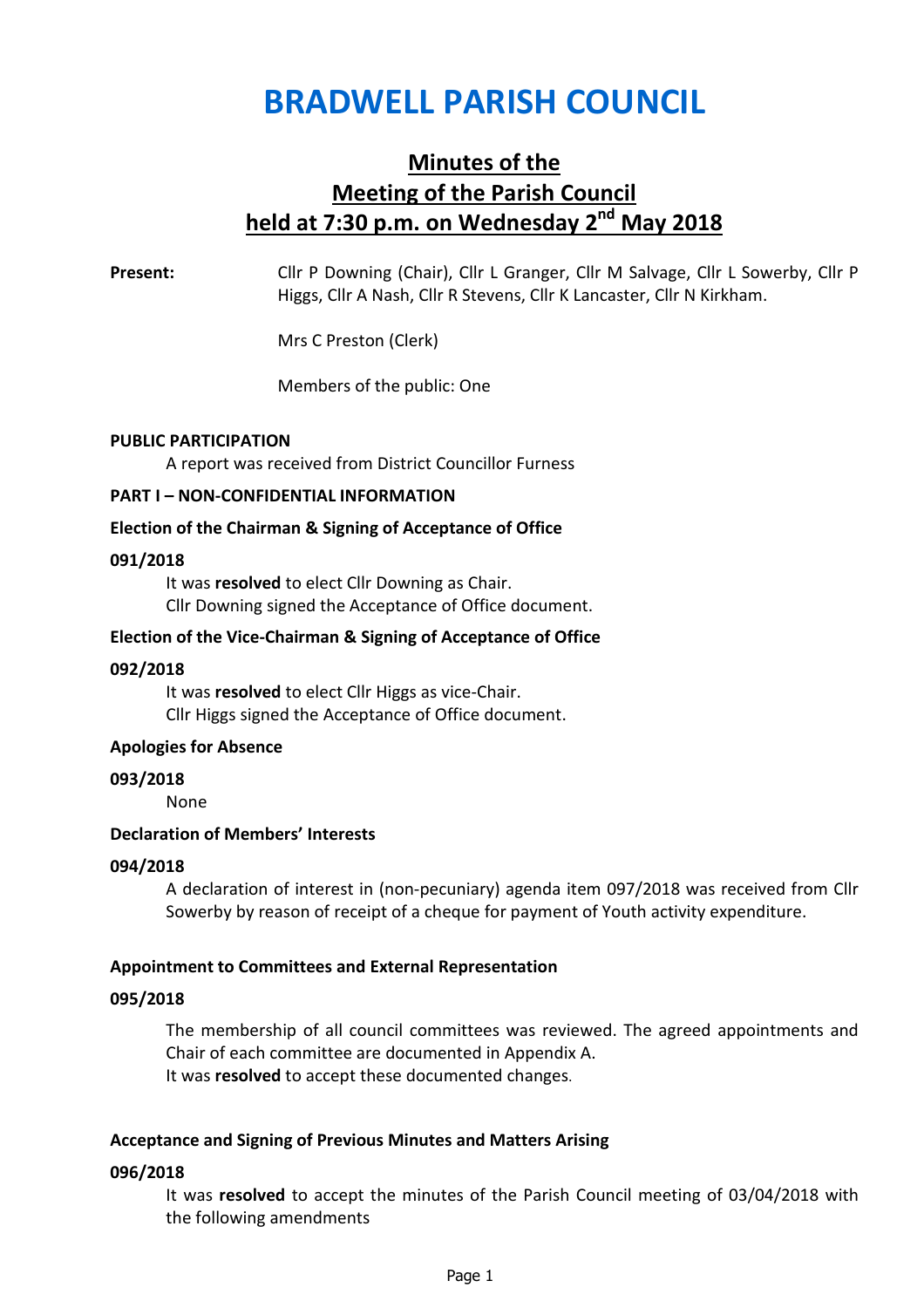Minute No 065/2018 has been amended to note Cllr Granger's pecuniary interest in planning application NP/DDD/0218/0157 Correction of the spelling Cllr Granger's name

It was resolved to accept the minutes of the Car Parking Committee of 27/03/2018

It was resolved to accept the minutes of the Carnival Committee of 04/04/2018

It was resolved to accept the minutes of the Finance Committee of 19/04/2018

## Financial Matters

## 097/2018

It was resolved to authorise the 8 financial transactions below together with the 4 supplementary transactions.

|    | Payee                                       | <b>Purpose</b>                                                                       | <b>Amount</b><br>(2) | <b>BACS or</b><br><b>Cheque</b><br><b>Payment</b> |
|----|---------------------------------------------|--------------------------------------------------------------------------------------|----------------------|---------------------------------------------------|
|    | <b>May Financial Authorisations</b>         |                                                                                      |                      |                                                   |
| 01 | Mrs C Preston                               | Clerk's salary, allowance &<br>expenses $(E)$                                        | 710.05               | <b>BACS</b>                                       |
| 02 | <b>Cllr Lancaster</b>                       | Xero Payments - April<br>subscription                                                | 13.20                | <b>BACS</b>                                       |
| 03 | Mr A Samwell                                | Cleaning of bus shelters                                                             | 10.00                | 101124                                            |
| 04 | <b>G E Davies</b>                           | Mowing of grass April                                                                | 240.00               | <b>BACS</b>                                       |
| 05 | Mr G Storey                                 | <b>Caretaking services March</b><br>and April                                        | 151.00               | 101125                                            |
| 06 | <b>Bradwell News</b>                        | Yearly subscription                                                                  | 504.00               | <b>BACS</b>                                       |
| 07 | <b>Bradwell War</b><br><b>Memorial Hall</b> | Room Hire                                                                            | 20.00                | <b>BACS</b>                                       |
| 08 | P Copley<br>Electrical                      | To carry out electrical work<br>at Peace Gardens and<br><b>Beggars Playing Field</b> | 304.96               | <b>BACS</b>                                       |
|    | <b>TOTAL</b>                                |                                                                                      | £1,953.16            |                                                   |

| Ref             | Payee                | <b>Description</b>      | <b>Amount</b> | <b>Cheque</b> |
|-----------------|----------------------|-------------------------|---------------|---------------|
| 09              | S Lawless            | Salary and Allowance    | 162.26        | 101122        |
| 10              | <b>Cllr Sowerby</b>  | <b>Youth Activities</b> | 90.00         | <b>BACS</b>   |
| 11              | Mr J Sowerby         | Caretaking services     | 120.00        | 101126        |
| 12 <sup>2</sup> | <b>Bradwell War</b>  | Room Hire               | 20.00         | <b>BACS</b>   |
|                 | <b>Memorial Hall</b> |                         |               |               |
|                 | <b>TOTAL</b>         |                         | £392.66       |               |

## Other Financial Matters

#### 098/2018

Cllr Stevens has requested to be removed as a signatory for all bank accounts

It was resolved that Cllr Kirkham is to be added as a signatory to all bank accounts

ACTION: – Parish clerk to organise the paperwork for the above changes

## 099/2018

The Annual Governance Statement (Section 1) of the council's 2016/17 Annual Return was signed prior to submission to the external auditor.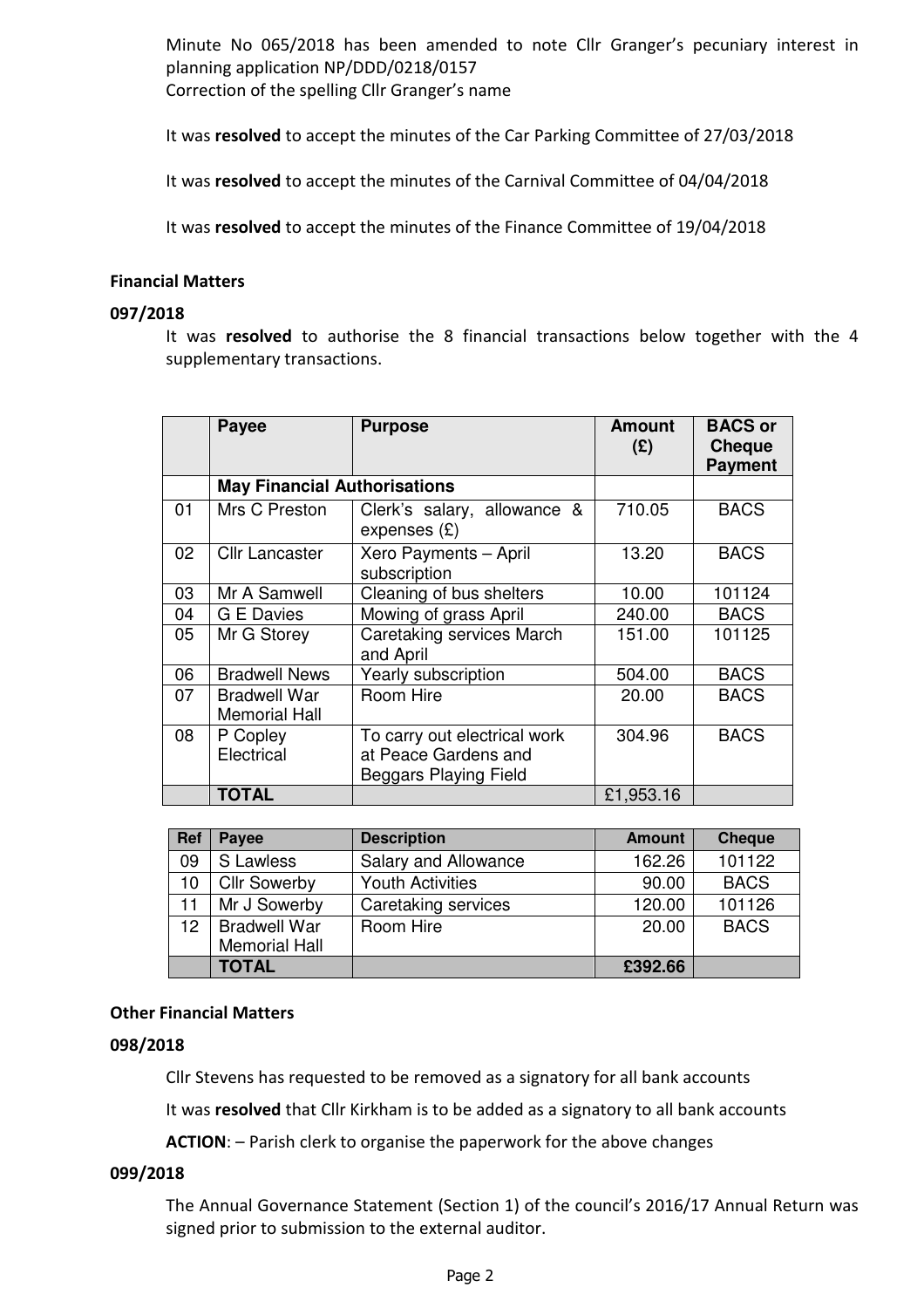## Parish Council Processes

## 100/2018

The Terms of Reference of the Carnival, Car Parking, Community Resilience, Finance, Playing Fields & Open Spaces and the Youth Activities committees were reviewed. It was resolved to adopt these documents.

#### 101/2018

The current version of 'Standing Orders and Chairmanship' published by NALC in 2003, was reviewed and it was resolved to adopt this document for the coming year.

#### 102/2018

It was noted that there were no changes to members' "Register of Disclosable Pecuniary Interests".

#### 103/2018

The Financial Regulations were reviewed, and it was resolved to adopt this document for the coming year.

#### 104/2018

The council's policies were reviewed, and it was resolved to adopt this document for the coming year.

## 105/2018

The Complaints Procedure was reviewed, and it was noted that it needed amending as the Standards Board referred to in the procedure has been closed.

ACTION: - Parish clerk to contact NALC to investigate what has replaced the Standards Board.

#### 106/2018

It was decided that a review of how complaints received by the council are handled is required

ACTION: - Parish Clerk to set up a meeting with Cllr Downing, Cllr Higgs and Cllr Kirkham

## 107/2018

The running of the Annual Parish Meeting was reviewed. It was concluded that the number of residents that attended the meeting was disappointing. It was decided to consider a different format for the APM and communicate any changes prior to the next APM.

Cllr Downing gave his thanks to all for their help in running the event and for attending the meeting.

#### 108/2018

The draft data protection policy was reviewed. It was resolved to accept the policy with a few minor amendments.

ACTION: Cllr Kirkham to make the necessary amendments and email data protection policy to all councillors.

#### 109/2018

It was resolved to carry forward to the next meeting the review of the proposal to use a room in the Memorial Hall for meetings and storage. This carry over is required as the issue needs to be discussed at the next meeting Memorial Hall committee

ACTION: Cllr Granger to review costs with Memorial Hall Committee and update at next meeting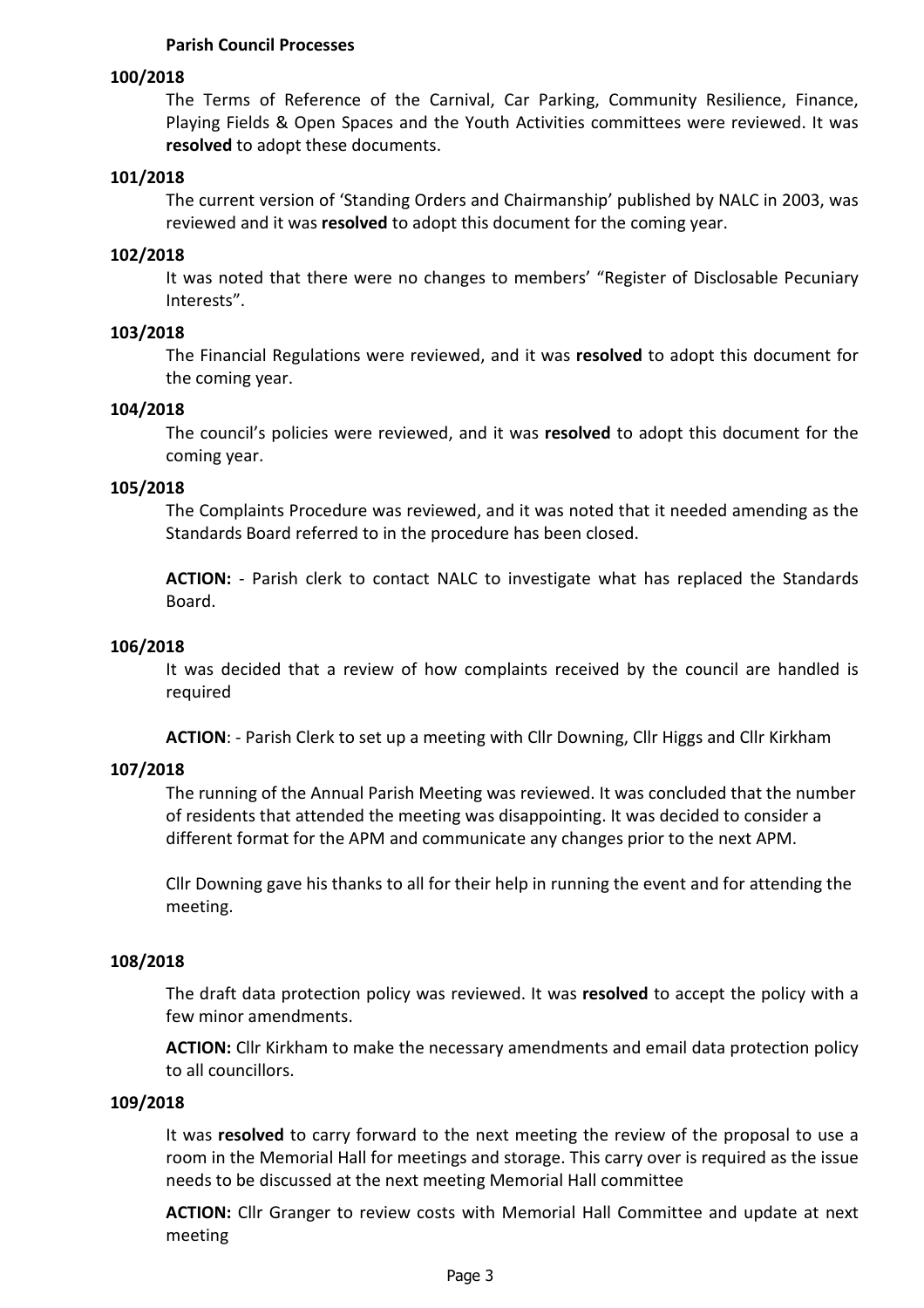## 110/2018

It was resolved to carry over the action of the risk assessments that need to be conducted for Mrs Preston's home, the Methodist Hall and the Memorial Hall due to Cllr Lancaster's availability. A risk assessment also needs to be conducted at Town Bottom Store as more documentation is being stored there. It was noted that there is a risk assessment available for the Memorial Hall and that needs to be reviewed to ensure it covers the necessary requirements.

ACTION: Cllr Lancaster to conduct/review these Risk Assessments.

## 111/2018

It was noted that there was some overlap of responsibilities between the Administration and Finance committees. Cllrs Kirkham and Lancaster are to resolve these overlaps at the meeting of the Administration Committee.

ACTION: Cllrs Kirkham and Lancaster to resolve responsibilities of the Administration and Finance committees.

## 112/2018

An agreement has been reached on a proposed logo for use on council property. Full proposal to be tabled when costs are available

ACTION: Cllrs Nash and Sowerby to present costs and proposal at the next meeting

## Parish Issues / Initiatives

## 113/2018

The toilets at Town bottom have been reopened for the summer however the long-term future of the toilet block still needs to be resolved.

The Council has written to Derbyshire Dales District Council with their requirements for taking over the toilets. This letter was passed to Derbyshire Dales District Council by District Councillor Furness. An update is expected at the next council meeting in June

## 114/2018

The buyer of the quarry has requested that they be allowed to start work on the quarry prior to the completion of the sale. It was resolved that the clerk would write to the solicitor stating that work could only be started if the following actions were in place:- The Buyer pays a 50% deposit, The Council is resolved of all liability for the site, The Buyer to accept full liability for the site and should the sale not complete the Buyer to reinstate the quarry to its original state

ACTION: The clerk to write to the solicitor with details of the Parish Councils requirements

## 115/2018

It was agreed to pay for some warning signs and high visibility vests for the people who carry out litter picking in the village

ACTION: - Cllr Granger to advise the residents that it was agreed to pay for the necessary items and the invoice to be passed to the clerk for payment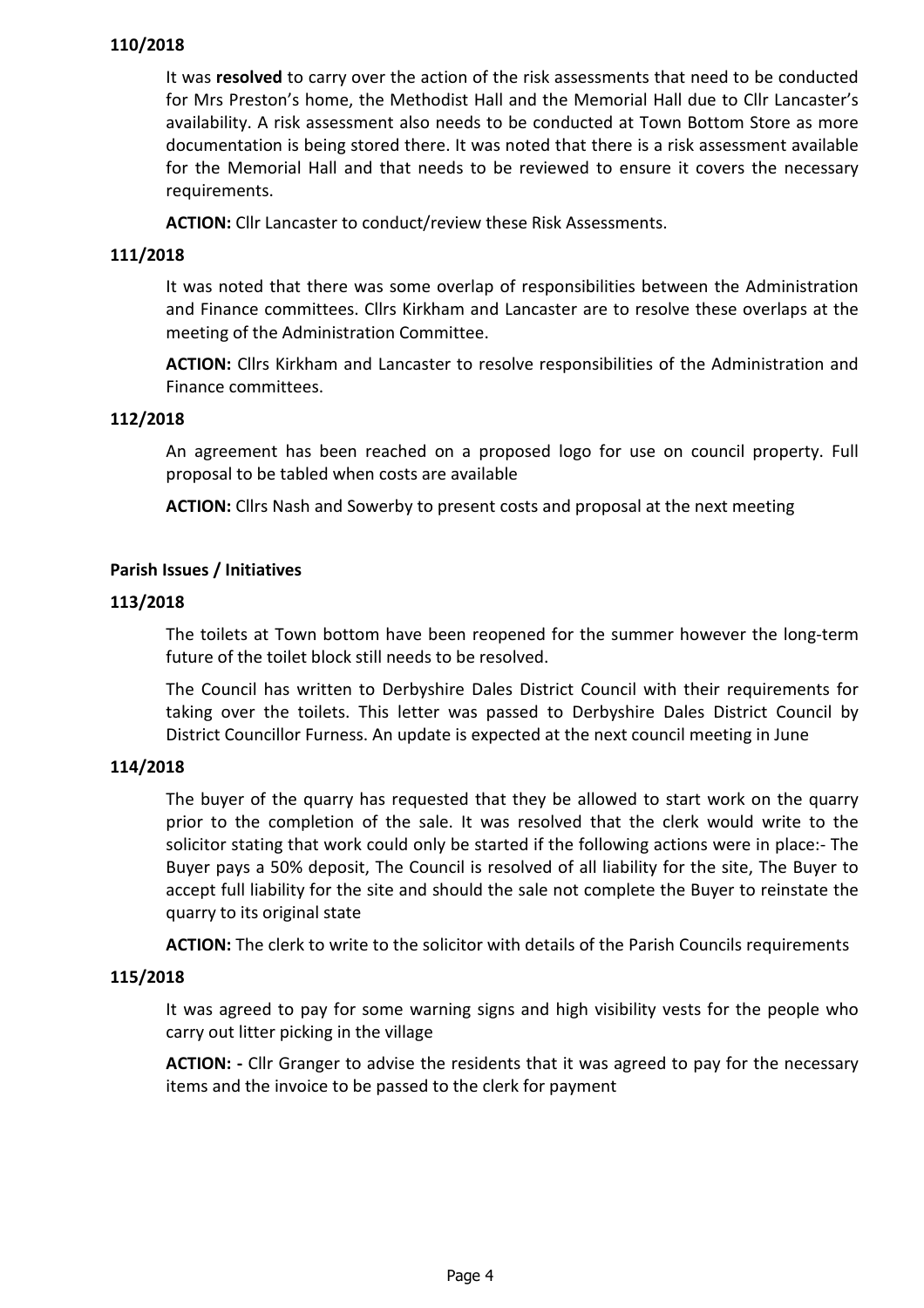## Parish Playing Fields, Open Spaces and Village Caretaking

## 116/2018

The Parish Clerk reported that Nottingham Community Housing Association have agreed to repair the hole in the fence at the back of The Shoulder of Mutton Public House. The job has been sent to their maintenance department.

ACTION: Parish Clerk to confirm that the repair has been completed

## DCC Highways and Rights of Way

## 117/2018

Cllr Granger has spoken to the landowner and Bradda Dads about having a bonfire for The WW1 commemoration events in November 2018. Cllr Granger needs to speak to an additional landowner to get access across their lane to the proposed site of the bonfire

ACTION: Cllr Granger to discuss land owner for the authority to have access across his land so a bonfire can be held

## PDNPA and Planning Applications

## 118/2018

All recent Planning Applications were considered as follows: -

| <b>Type</b>             | Date of<br>Application<br>/ Notice | Reference        | Property                                                           | Summary                                                                                                                                                                                                                                                                                                                   |
|-------------------------|------------------------------------|------------------|--------------------------------------------------------------------|---------------------------------------------------------------------------------------------------------------------------------------------------------------------------------------------------------------------------------------------------------------------------------------------------------------------------|
| Planning<br>Application | 12/04/2018                         | NP/DDD/1017/1104 | $Co-$<br>operative<br>food store,<br>Netherside<br><b>Bradwell</b> | Rear and side<br>extensions to existing<br>convenience store,<br>alterations to<br>shopfront, extension<br>and reconfiguration of<br>car park, replacement<br>plant, plant compound<br>and servicing<br>facilities, together with<br>associated<br>landscaping<br>Council conditionally<br>supported this<br>application. |

## Other Partner Authorities / Agencies

Reports from Council Representatives on Outside Bodies / Attendance at External Meetings / Relationship with Local Authorities and Other Bodies

No reports received